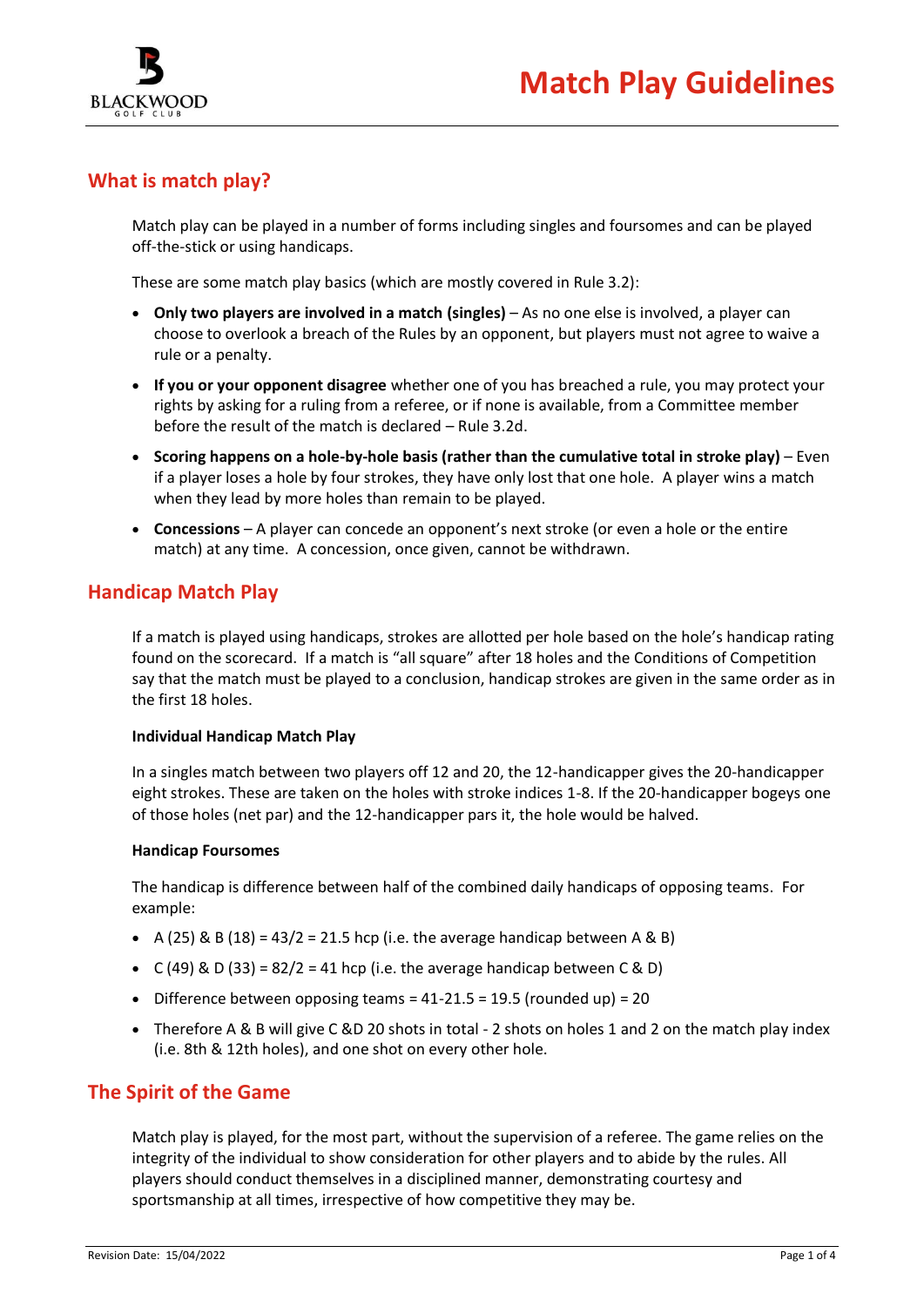

# **General information**

## **Arranging your match**

If your match has not been scheduled for you (like an interclub Pennant match), you and your opponent should mutually agree to a suitable date and time to play. If you are in a draw, the top named player in the draw is responsible for organising the match. When the date is agreed, it is useful to phone the Pro Shop to book the time and ask them to reserve the other two spots in the row so that the two of you can concentrate on your match.

## **Indexes**

Blackwood uses the universal match play index used around the world to ensure the card is evenly balanced. It is completely different from the stroke indexes which reflect the difficulty of the hole.

These indexes are displayed of the back of the cards issued by the Pro Shop.

| Hole           | <b>Index</b> | Hole | <b>Index</b> |
|----------------|--------------|------|--------------|
| 1              | 18           | 6    | 6            |
| $\overline{2}$ | 8            |      | 10           |
| 3              | 12           | 8    |              |
| 4              | 3            | 9    | 16           |
| 5              | 14           |      |              |

| Hole | <b>Index</b> | Hole | <b>Index</b> |
|------|--------------|------|--------------|
| 10   | 5            | 15   | 13           |
| 11   | 11           | 16   |              |
| 12   | 2            | 17   | 17           |
| 13   | 15           | 18   | g            |
| 14   |              |      |              |

## **Scoring**

- You may use a card to record the state of the match, but it does not have to be signed or returned at the end of the game. Only the final result is required.
- A match is won when one side leads by a number of holes greater than the number remaining to be played.
- The state of the match is expressed by the terms: so many "holes up" or "all square" and so many "to play"

## **Start of the match**

- Check the **match play indexes** to see if you are receiving or giving strokes and if so on which holes. These strokes are taken at different holes according to the **Match Index** of each hole on the course. (Note - this is **not** the same as the stroke rating used for Stableford). You are responsible for knowing on which hole you give or receive strokes.
- Mark your ball so that it is easily identifiable. Ask opponent what ball they are playing and what identifying marks they have on it.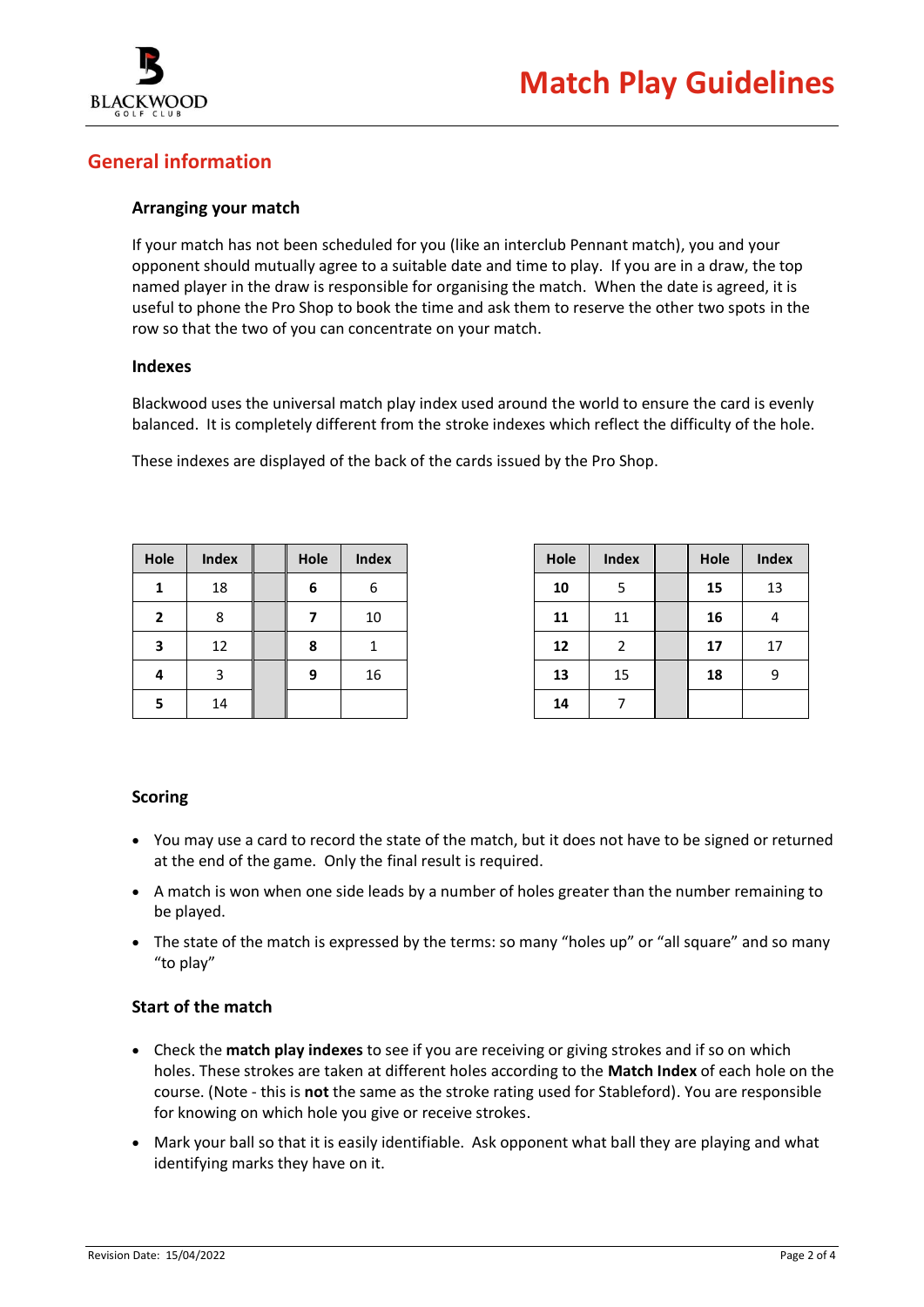

# **Order of play**

- The player/team winning the toss, or the player whose name appears on the top of the draw sheet tees off first.
- For other holes, the honour goes to the winner of the previous hole or status quo for halved (tied) holes.
- During play of the hole, the ball further from the hole is played first. This is important because if you play out of turn, your opponent can ask you to replay the shot. There is no penalty in match play for playing out of turn, however it is always wise to check whose turn it is for all shots. Never tell an opponent it is her turn but always ask.

## **Etiquette**

- Always **announce your intention** to take either a free drop such as relief from GUR, temporary water or a path, or a penalty drop as for lost ball, penalty area or unplayable lie, before taking any action.
- When asked, you must always **inform your opponent of the number of strokes** you have taken.
- It is a good idea to **confirm the two scores when you both reach the green** e.g. 'You are 4 and I am 5", or "we are both 3". This can avoid potential confusion or arguments.
- This is a judgement call and no one can tell you to give a putt. There are considerations on your part, for example, the slope of the green, the length of the putt; whether you believe the opponent is capable of getting the putt. As a guide, **if the ball is very close to the hole, say for example, a putter head, always give the putt**. As a general guide any putt under 20cms is a "gimmie" putt. Consider the way you word your instructions. For example you may say – I will give you that putt, or you can pick up your ball – and then state – that makes you (whatever is the score – 4, 5, 6) in the hole so that you and your opponent are clear on the state of play.
- The **choice to concede a hole belongs to the player**. Once a hole has been conceded the concession cannot be withdrawn. The decision of when to concede a hole can cause confusion to a player new to match play and can be difficult to explain. If your opponent is already on the green and reasonably close to the hole – say in two/three putt zone and you have already had two/three shots more than she has and you are still not on the green then consider conceding the hole and move on. Remember it's only one hole in match play and you may be less frustrated. Always remember that match play is as much about your state of mind as it is about the game. To keep going when the hole is obviously lost does nothing for your state of mind. It is far better mentally to pick up, concede the hole graciously and move on.

# **Match play rules and penalties**

## **Loss of Hole**

- Playing wrong ball Rule 6.3c
- Improving lie or area of intended swing Rule 8.1
- Ball d**eliberately** deflected or stopped by flagstick Rule 13.2
- Testing conditions in bunker except in preventing a fall or caring for the course Rule 12.2
- Playing from a wrong place after incorrect drop Rule 14.3
- Playing from a wrong place after ball moved by natural forces Rule 9.3